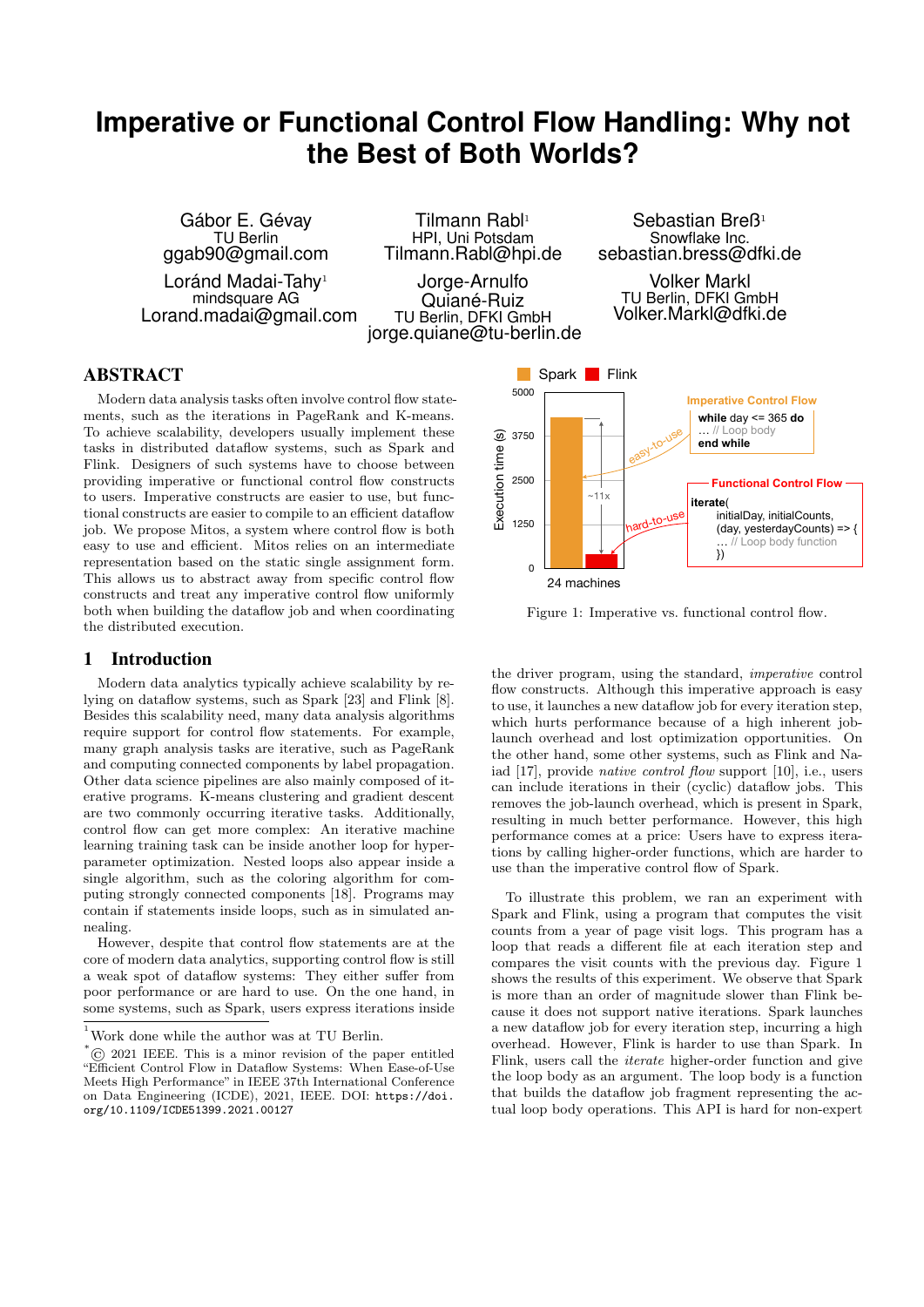users, such as data scientists, $^2$  $^2$  who prefer the imperative control flow of Spark, similar to, e.g., Python, R, or Matlab.

Ideally, the system should allow users to express control flow using simple imperative control flow statements, while matching the performance of native control flow. In other words, we want a system that marries the ease-of-use of Spark with the high efficiency of Flink. This is challenging because normally a dataflow job is built from just the method calls (e.g., map, join) that the user program makes to the system. However, to build a complete cyclic dataflow job from imperative control flow, the system also needs to inspect other parts of the user code, such as the control flow statements: It also has to insert special nodes and edges into the dataflow job for such parts of the code.

We propose Mitos, a system where control flow support matches Spark's ease-of-use, and that significantly outperforms both Spark and Flink. Specifically, it outperforms Spark because of native iterations, and it outperforms Flink's native iterations because of loop pipelining. Mitos uses compile-time metaprogramming to parse an imperative user program into an intermediate representation (IR) that is based on static single assignment form (SSA). The IR abstracts away specific control flow constructs and thus facilitates the building of a single (cyclic) dataflow job from any program with imperative control flow. At runtime, Mitos coordinates the distributed execution of control flow using a novel coordination algorithm that also leverages our IR to handle any general imperative control flow. In summary, we make three major contributions:

(1) We propose a compilation approach based on metaprogramming to build a single dataflow job of a distributed dataflow system from a program with general imperative control flow statements. Specifically, we use Scala macros [\[7\]](#page-7-5) to rewrite the user program's abstract syntax tree. [\(Sec. 4\)](#page-2-0)

(2) We devise a mechanism that coordinates and communicates the control flow decisions between machines. The mechanism supports any imperative control flow uniformly (since it relies on the SSA representation of control flow), and enables two optimizations: loop pipelining, i.e., overlapping iteration steps, and loop-invariant hoisting, i.e., reusing loop-invariant (static) datasets during subsequent iteration steps. [\(Sec. 5\)](#page-3-0)

(3) We experimentally evaluate Mitos using a real task and microbenchmarks. We mainly compare its performance to Flink (as a system supporting native control flow), and Spark (as a system providing ease-of-use). Mitos is more than one order of magnitude faster than Spark, and, surprisingly, it is also up to  $10.5\times$  faster than Flink. [\(Sec. 6\)](#page-5-0)

## <span id="page-1-8"></span>2 Motivating Example

We now show an example to illustrate the problems of current dataflow systems with imperative control flow. Consider a program that computes the visit counts for each page per day in a year of page visit logs. Assume that the log of each day is read from a separate file, and each log entry is a page ID, which means that someone has visited the page.

- <span id="page-1-11"></span>1: for day  $= 1$  .. 365 do
- <span id="page-1-9"></span>2: visits = readFile("PageVisitLog\_" + day) // page IDs
- <span id="page-1-6"></span>3: counts = visits.map(x => (x,1)).reduceByKey( $- +$
- <span id="page-1-1"></span>4: counts.writeFile("Counts." + day)
- <span id="page-1-10"></span>5: end for

We cannot express this simple program in Flink's native iterations, because Flink does not support reading and writing files inside native iterations. However, not using native iterations would cause each step to launch a new dataflow job, which has an inherent high overhead (see Spark in [Figure 1\)](#page-0-0).

This simple program can easily become more complicated. Imagine that instead of just writing out the visit counts for each day separately, we want to compare the visit counts of consecutive days. We replace [Line 4](#page-1-1) with the following:

- 4: if day  $!= 1$  then
- $5:$  diffs  $=$
- <span id="page-1-2"></span>6: (counts join yesterdayCounts)
- <span id="page-1-3"></span>7:  $\text{map}((\text{id}, \text{today}, \text{yosterday}) = > \text{abs}(\text{today - yesterday}))$ <br>8: diffs.sum.writeFile("diff" + day)
- <span id="page-1-4"></span> $diffs.sum.writeFile("diff" + day)$

<span id="page-1-7"></span>9: end if

<span id="page-1-5"></span>10:  $y \text{esterdayCounts} = \text{counts}$ 

If it is not the first day, we join the current counts with the previous day's counts [\(Line 6\)](#page-1-2). We then compute pairwise differences [\(Line 7\)](#page-1-3), sum up the differences [\(Line 8\)](#page-1-4), and write the sum to a file. At the end, we save the current counts so that we can use them the next day [\(Line 10\)](#page-1-5). We can see that it is natural to use an if statement inside the loop. On top of that, we could replace the computation of visit counts [\(Line 3\)](#page-1-6) with a more complex computation that itself involves a loop, such as PageRank. This would result in having nested loops. Unfortunately, Flink does not provide native support for either nested loops or if statements inside loops. On the other side, Spark does not have native support for any control flow at all.

Yet, this program can become even more complex. Imagine we are interested only in a certain page type. As the logs do not contain this information, we have to read a dataset containing the page types before the loop. Inside the loop, we then add the line below before [Line 3,](#page-1-6) which joins the visits and page types, and filters based on page type:

3: visits = (visits join pageTypes).filter(p => p.type=...)

It is worth noting that the *pageTypes* dataset does not change between iteration steps, i.e., it is loop-invariant. This clearly opens an opportunity for optimization: Even though the join method is called inside the loop, we can build the hash table of the join only once before the loop and probe it at every iteration step. This is only possible if the system implements the loop as a native iteration. This is because all iteration steps are in a single dataflow job, which enables the join operator to keep the hash table throughout the entire loop. Nevertheless, we cannot express this program using Flink's native iterations because of the aforementioned issues.

Note that iterations are at the core of machine learning training algorithms and hyperparameter search. This makes Mitos an important piece in modern analytics, such as the ones targeted by Agora [\[21\]](#page-7-6).

## 3 Mitos Overview

Mitos compiles a data analysis program with imperative control flow statements into a single dataflow job for distributed execution on a dataflow system.

[Figure 2](#page-2-1) illustrates the general architecture of Mitos. A user provides a data analysis program in a high-level lan-

<span id="page-1-0"></span> $\overline{^{2}{\rm A}}$  simple search on stackoverflow.com for the terms  $\it Flink$  $\it Flink$ [iterate](https://stackoverflow.com/search?q=flink+iterate) or [TensorFlow while](https://stackoverflow.com/search?q=TensorFlow+while_loop)\_loop shows that many users are indeed confused by such a functional control flow API.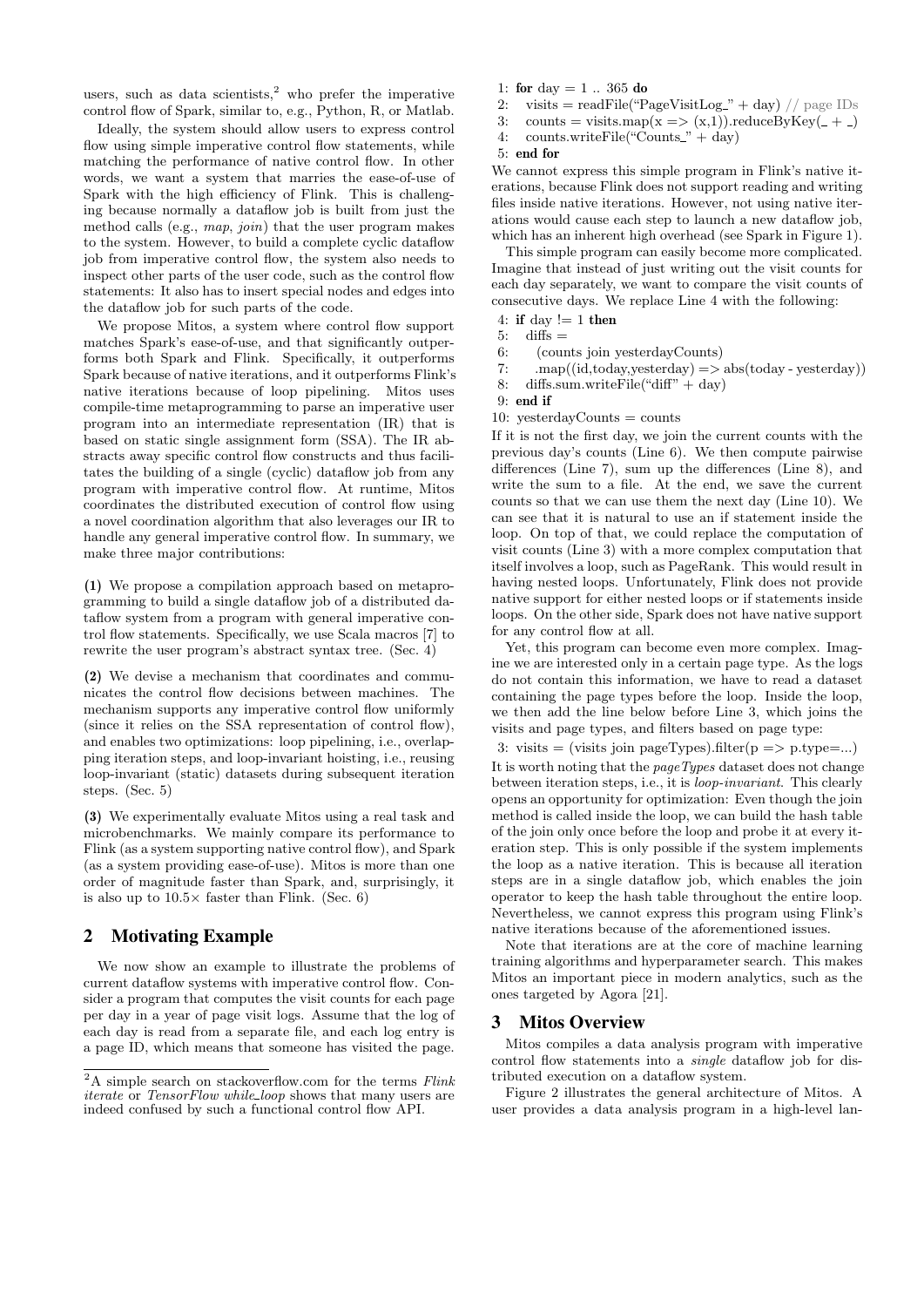<span id="page-2-1"></span>

Figure 2: Mitos' architecture.

guage with imperative control flow support. The language has a scalable collection type (akin to RDD), which we call bag henceforth. Given an imperative program, Mitos first simplifies it to make each assignment statement have only a single bag operation (e.g., a  $map$ ). It then parses this simplified imperative program to an intermediate representation (IR). From there, it creates a dataflow job of a distributed dataflow system [\(Sec. 4\)](#page-2-0). Finally, Mitos sends the job for execution on the underlying dataflow system, and coordinates the distributed execution of control flow [\(Sec. 5\)](#page-3-0).

Generality for Backends. Although we use Flink as our target dataflow system, Mitos is general: It only requires a dataflow system that allows for arbitrary stateful computations in the dataflow vertices, and supports arbitrary cycles in the dataflow graph. Examples of systems that support cycles are Flink, Naiad [\[17\]](#page-7-3), Dandelion [\[20\]](#page-7-7), and TensorFlow. Note that, for Mitos' loop pipelining to have a significant effect, the system should support pipelined data transfers.

Generality for Languages. Although we use the Emma language [\[2,](#page-7-8) [1\]](#page-7-9) for Mitos, one could use other high-level data analytics languages that have imperative control flow support. Importantly, the language should provide the system with means to get information about the imperative control flow statements. In the case of Emma, this is achieved by compile-time metaprogramming. Specifically, we use Scala macros [\[7\]](#page-7-5). Julia [\[4\]](#page-7-10) and Python also have the required metaprogramming capabilities. Alternatively, SystemDS [\[5\]](#page-7-11) could also be integrated with Mitos. SystemDS' language is an external [\[1\]](#page-7-9) domain-specific language, and thereby SystemML's compiler can naturally inspect the control flow.

Background (Compiler Concepts). We rely on a couple of basic compiler concepts: static single assignment form (SSA) and basic blocks. SSA [\[19\]](#page-7-12) is often used in compilers to represent imperative control flow. When a program is in SSA, each variable has exactly one assignment statement. Another important characteristic of SSA is that it abstracts away from specific control flow constructs: The program is divided into so-called basic blocks. A basic block is a contiguous sequence of instructions with no control flow instructions, except at the end, where they conditionally jump to the beginning of a basic block. For example, consider a loop body consisting of a single basic block. The last instruction jumps either back to the beginning of the loop body block or to the basic block that is after the loop.

## <span id="page-2-0"></span>4 Dataflows Jobs from Imperative Programs

Our goal is to produce a single dataflow job from a user's imperative program that has arbitrary imperative control flow constructs. Doing so is far from being a trivial task. We need to inspect control flow statements and add extra edges. For example, in iterative algorithms, there is typically a dataflow node near the end of the loop body whose output has to be fed into the next iteration step. A more specific example is passing the current PageRanks from one step to the next. Additionally, we need to include non-bag variables into our dataflow jobs.

We leverage compile-time metaprogramming to overcome the above-mentioned challenges and hence create a dataflow job containing all the operations of an imperative program. Specifically, we leverage Scala macros [\[7\]](#page-7-5) to inspect and rewrite the user program's abstract syntax tree. In more detail, we first simplify the imperative program [\(Sec. 4.1\)](#page-2-2), and then parse it into an intermediate representation [\(Sec. 4.2\)](#page-2-3). Both of these facilitate the translation of the user's program into a single dataflow job [\(Sec. 4.3\)](#page-3-1).

## <span id="page-2-2"></span>4.1 Simplifying an Imperative Program

First, we split those assignment statements that have more than one operation on their right-hand side. For example, we split  $b = a \cdot map(...).filter(...)$  into two assignments:  $tmp =$ a.map(...);  $b = tmp.filter(...)$ . For instance, Lines [8](#page-1-4) & [9](#page-1-7) in [Figure 3a](#page-3-2) are the splitted version of [Line 3](#page-1-6) in [Sec. 2.](#page-1-8)

Next, we take care of non-bag variables, e.g., an Integer loop counter or a Double learning rate. We wrap all these variables into one-element bags. This normalization step simplifies later dataflow-building by ensuring that we need to deal with only bag operations instead of introducing special cases for non-bag variables.

## <span id="page-2-3"></span>4.2 Intermediate Representation for General Control Flow

To handle all imperative control flow statements uniformly, Mitos transforms the program into an SSA-based IR [\[19\]](#page-7-12). SSA introduces a different variable for each assignment statement: if a variable in the original program had more than one assignment statement, we rename the left-hand sides of all these assignments to unique names. At the same time, we update all references to these variables with the new names. However, this updating step is not directly possible if there are different control flow paths that assign different values to a variable. In this case, the different assignments in the different control flow paths are renamed to different names and hence there is no single name to change a reference into:

- 1: if ... then
- 2:  $a = ...$
- 3: else
- $4: a = ...$
- 5: end if
- 6:  $b = a \cdot \text{map}(\ldots)$

Note that after we change the left-hand sides of the assignments in [Line 2](#page-1-9) and [4](#page-1-1) to different names, we cannot simply change the variable reference in [Line 6](#page-1-2) to just one of them at compile time. Therefore, we have to choose the value to refer to at runtime, based on the actual control flow path that the program execution takes. SSA makes this runtime choice explicit by introducing Φ-functions [\(Line 6\)](#page-1-2):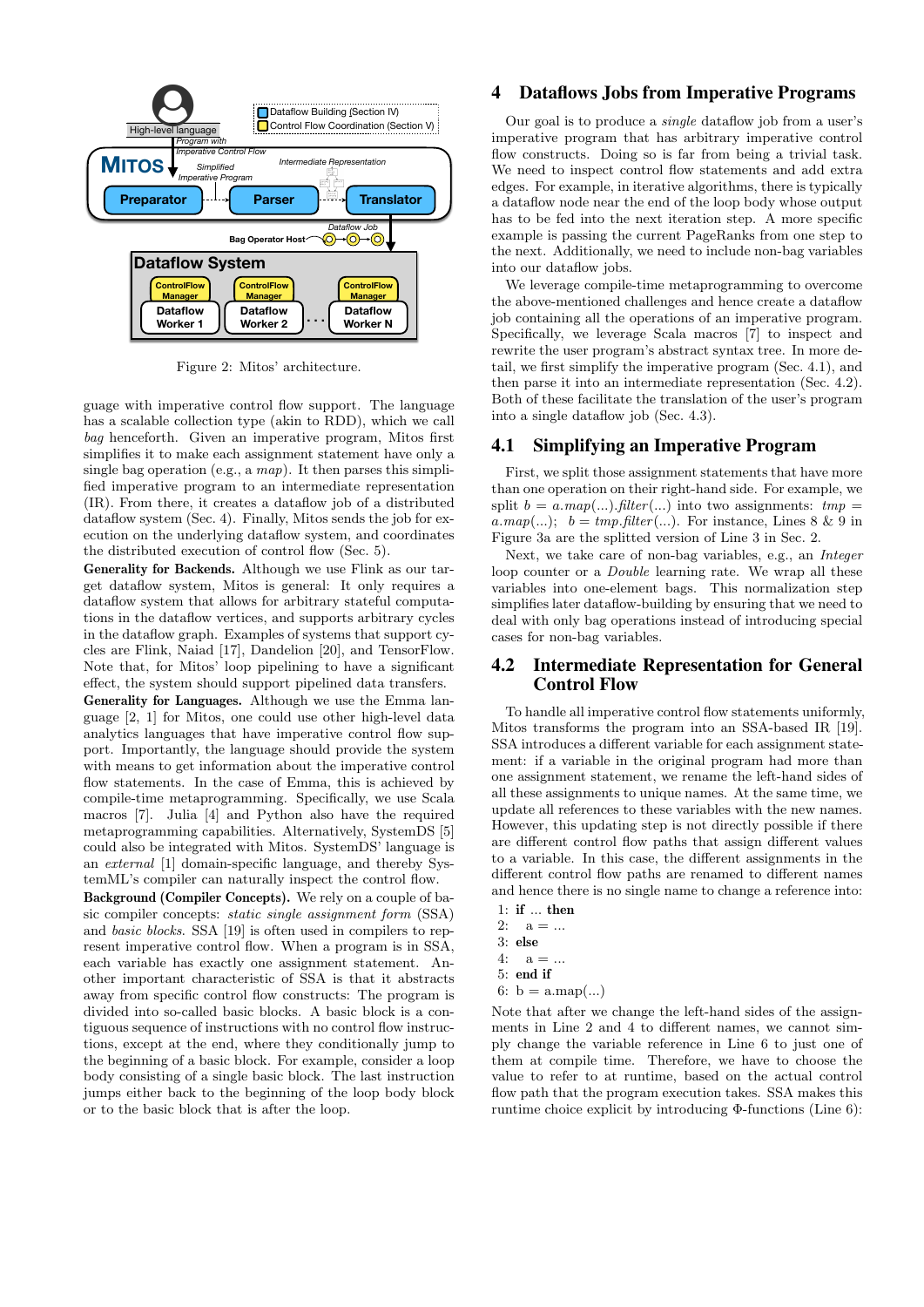- 1: if ... then
- 2:  $a_1 = ...$
- 3: else
- 4:  $a_2 = ...$ 5: end if
- 6:  $a_3 = \Phi(a_1, a_2)$
- 7:  $b = a_3 \cdot \text{map}(\ldots)$

We explain how Mitos tracks the control flow and thus how Φ-functions choose between their inputs in [Sec. 5.](#page-3-0)

By relying on SSA, we abstract away from specific control flow constructs, and thus handle all control flow uniformly: Control flow constructs are translated into basic blocks and conditional jumps at the end of basic blocks.

## <span id="page-3-1"></span>4.3 Translating an Imperative Program to a Single Dataflow

After simplifying an imperative program and putting it into our intermediate representation, the final step to build a dataflow job is now simple: We create a single dataflow node from each assignment statement and a single dataflow edge from each variable reference. For example, from

 $c = a$  join b, we create a join node, whose two input edges come from the nodes of the a and b variables.

To better illustrate this final translation step, we use our Visit Count running example program [\(Sec. 2\)](#page-1-8). [Figure 3a](#page-3-2) shows the program's intermediate representation, with the basic blocks as dotted rectangles, and [Figure 3b](#page-3-2) shows the corresponding Mitos dataflow. Note that the join with the page types is not included for simplicity. As explained in [Sec. 4.1,](#page-2-2) we wrap non-bag variables in one-element bags. We show the extra code for this in italic in [Figure 3a.](#page-3-2) The corresponding nodes in [Figure 3b](#page-3-2) have thin borders. We also create the nodes with the black background from assignments whose right-hand sides are Φ-functions (Lines [4–](#page-1-1) [5\)](#page-1-10). Unlike other nodes, the origins of their inputs depend on the execution path that the program has taken so far: In the first iteration step, they get their values from outside the loop (Lines [1](#page-1-11)  $\&$  [2\)](#page-1-9), but then from the previous iteration step (Lines [18](#page-3-3) & [19\)](#page-3-4). This choice is represented by Φ-functions of the SSA form. The blue node corresponds to the  $ifCond$  variable [\(Line 10\)](#page-1-5), and the brown node to the loop exit condition [\(Line 20\)](#page-3-5). These condition nodes determine the control flow path. Edges with corresponding colors are conditional edges. A condition node determines whether a conditional edge with the same color transmits data in a certain iteration step, as we explain in the following section.

## <span id="page-3-0"></span>5 Control Flow Coordination

Once a job is submitted for execution in an underlying dataflow system, Mitos has to coordinate the distributed execution of control flow constructs. It communicates control flow decisions between worker machines, gives appropriate input bags to operators for processing, and handles conditional edges. We achieve this via two components: the control flow manager and the bag operator host. The control flow manager communicates control flow decisions among machines (with one instance per machine). Next, each operator is wrapped inside a bag operator host, which implements the coordination logic from the operators' side. We refer to these two components together as the Mitos runtime (runtime, for short), and we detail them in the following.

Before diving into the runtime, we first give some preliminaries. We will use the terms "logical" and "physical"

<span id="page-3-2"></span>

|       | 1: yesterdayCnts <sub>1</sub> = $EmptyBag$                                                          |
|-------|-----------------------------------------------------------------------------------------------------|
|       | 2: $day_1 = newBag(1)$                                                                              |
| 3: do |                                                                                                     |
| 4:    | 2<br>yesterdayCnts <sub>2</sub> = $\Phi$ (yesterdayCnts <sub>1</sub> , yesterdayCnts <sub>3</sub> ) |
| 5:    | $day_2 = \Phi(day_1,day_3)$                                                                         |
| 6:    | fileName = $\text{day}_2 \cdot \text{map}(x \implies \text{``pageVisitLog''} + x)$                  |
| 7:    | $\exists$ visits = readFile(fileName)                                                               |
| 8:    | visitsMapped = visits.map(x => $(x,1)$ )                                                            |
| 9:    | $counts = visitsMapped.readuceByKey(_- + _)$                                                        |
| 10:   | ifCond = $day_2 \cdot map(x \implies x != 1)$                                                       |
| 11:   | if ifCond then                                                                                      |
| 12:   | 3<br>joined Yesterday = counts join yesterday $\text{Cnts}_2$                                       |
| 13:   | $diffs = joinedYesterdaymap()$                                                                      |
| 14:   | summed = $diffs.readuce($ <sub>-</sub> + $_{-})$                                                    |
| 15:   | outFileName = $\text{day}_2 \cdot \text{map}(x \implies \text{``diff''} + x)$                       |
| 16:   | summed.writeFile(outFileName)                                                                       |
| 17:   | end if                                                                                              |
| 18:   | $y \text{esterdayCnts}_3 = \text{counts}$                                                           |
| 19:   | $\mathrm{day}_3 = \mathrm{day}_2 \cdot map(x \Rightarrow x + 1)$                                    |
| 20:   | exitCond = day <sub>3</sub> . $map(x \implies x \leq 365)$                                          |
| 21:   | while exitCond                                                                                      |



<span id="page-3-5"></span><span id="page-3-4"></span><span id="page-3-3"></span>

Figure 3: (a) SSA representation of Visit Count and (b) its Mitos dataflow: The basic blocks are marked with dotted rectangles; The small rectangles are dataflow nodes, corresponding to variables in SSA; The variables corresponding to the thick-bordered nodes are bags; The colored nodes make control flow decisions and influence the same-colored edges.

to refer to parallelization: A dataflow system parallelizes a dataflow graph (job) by creating multiple physical instances of each logical operator. A logical edge between two logical operators is also multiplied into physical edges. Note that if an operator requires a shuffle (e.g., joins), then one physical instance of the operator has many physical input edges corresponding to one logical input edge.

## 5.1 Challenges for the Runtime

Challenge 1. Input elements from different bags can get mixed. Mitos performs loop pipelining, i.e., different iteration steps can potentially overlap. That is, at a certain time, different operators or different physical instances of the same operator may be processing different bags that belong to different iteration steps. An example is the Visit Count program's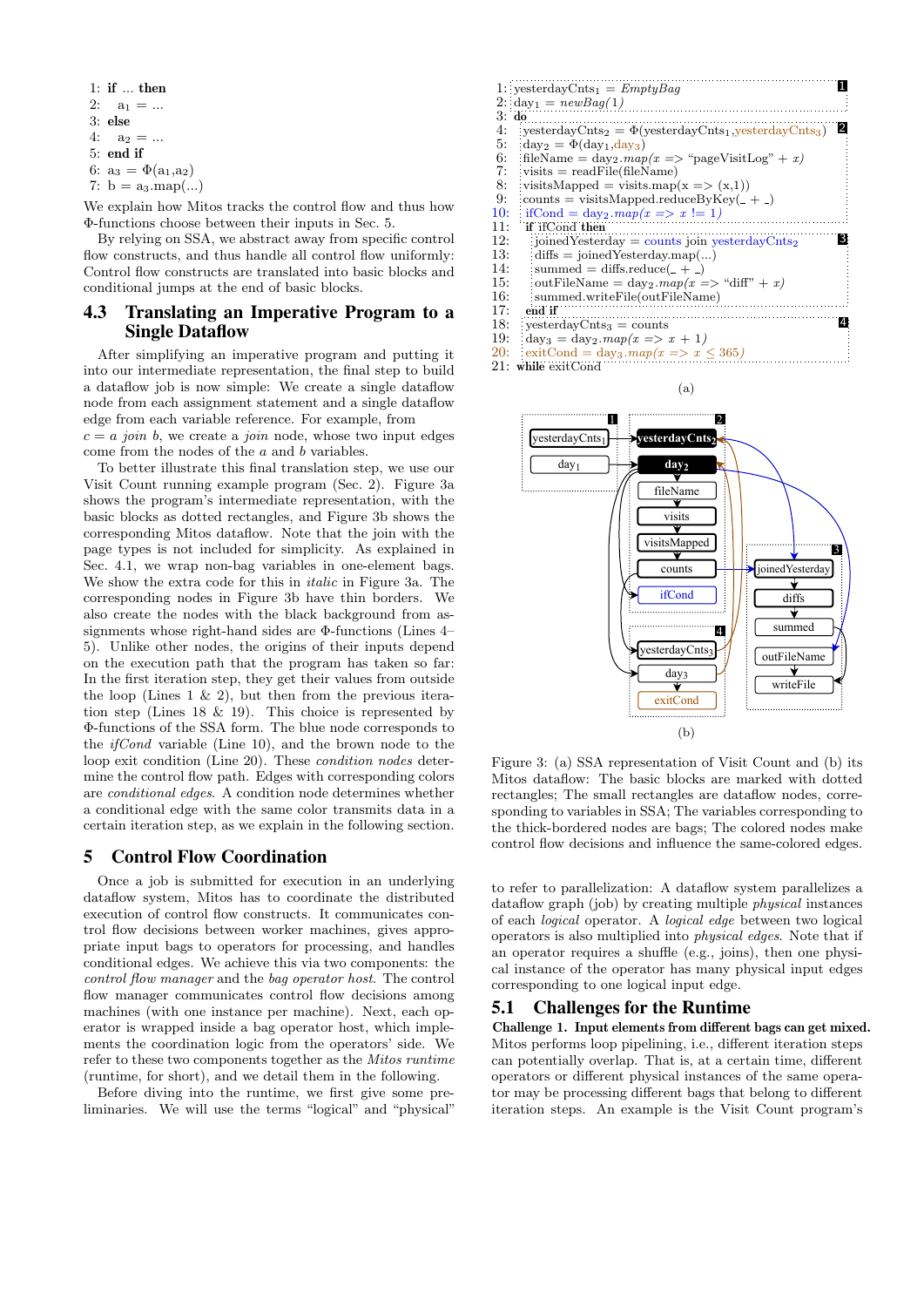<span id="page-4-0"></span>

Figure 4: Programs with non-trivial control flow structures.

file reading: When any instance of the file-reading operator is done reading the file of the current iteration step, the instance can start working on the file that belongs to the next step. The difficulty is that the output from these different instances get mixed when the next operator is connected by a shuffle. This is because in case of a shuffle, each instance of the next operator receives input from all instances of the previous operator. This means that the runtime has to separate input elements that belong to different steps, so that appropriate inputs are used for computing an output bag.

Challenge 2. The matching of input bags of binary operators is not always one-to-one. In the case of binary operators (e.g., join), the runtime gives a pair of bags to an operator at a time. To form a pair, we have to match bags arriving on one logical input edge to bags arriving on the other logical input edge. This matching is not always one-to-one, e.g., sometimes one bag has to be used several times, each time matching it with a different bag. The example program in [Figure 4a](#page-4-0) demonstrates such a case. Input  $x$  of the join is from outside the loop, while input  $y$  is from inside the loop. This means that when the runtime provides the join with pairs of input bags, it has to use a bag from  $x$  several times, matching it with different bags from  $y$  each time.

Challenge 3. First-come-first-served does not work for choosing the input bags to process. Even when the matching of bags between the two logical input edges is one-to-one, the following naive algorithm for matching them up does not work: Assume we order bags in the same order as their first elements arrive. In this case, we could match bags from each of the inputs in the order they arrived, i.e., match the first bag from one input with the first bag from the other input, then match the second bags from both inputs, and so on. However, doing so might lead to errors. Suppose that the control flow in [Figure 4b](#page-4-0) reaches the basic blocks in the following order: ABDACD. It is then possible that, due to irregular processing delays, the operator of  $x_3$  gets data from  $x_1$  first and then from  $x_2$ , while the operator of  $y_3$  gets data from  $y_2$  first and then from  $y_1$ . This can happen because the operators in the different if branches are not synchronized, i.e., they do not agree on a global order in which to process bags. This would clearly lead to an incorrect result: The operator of  $z$  has to match the bag that originates from  $x_1$  with the bag that originates from  $y_1$ , and match the bag that originates from  $x_2$  with the bag that originates from  $y_2$ . Note that this issue can arise only if we perform loop pipelining. Otherwise, all operators finish the processing of one step before any operator starts the next step.

## 5.2 Coordination Based on Bag Identifiers

We tackle the aforementioned challenges by introducing a bag identifier [\(Sec. 5.2.1\)](#page-4-1). We make sure that the same bags and same bag identifiers are created during the distributed execution as they would be in a non-parallel execution. More specifically, we show how a physical operator instance can determine during a distributed execution: (i) the identifier of the output bag that it should compute next [\(Sec. 5.2.2\)](#page-4-2); (ii) the identifier of the input bags that it should use to compute a particular output bag [\(Sec. 5.2.3\)](#page-4-3), and; (iii) on which conditional output edge it should send a particular output bag [\(Sec. 5.2.4\)](#page-5-1). Note that the Mitos runtime is designed for allowing operators to start computing an output bag as soon as its inputs start to arrive. This enables loop pipelining, i.e., an operator can start a later step while other operators are still working on a previous step.

#### <span id="page-4-1"></span>*5.2.1 Bag Identifiers with Execution Paths*

A bag identifier encapsulates both the identifier of the logical operator that created the bag and the execution path of the program up to the creation of the bag. The execution path is a sequence of basic blocks that the execution reached. In a distributed execution, the execution path is determined by the condition nodes. A condition node appends a basic block to the path when it evaluates its condition. Condition nodes let all other operators know about these decisions through the control flow manager. The local control flow manager broadcasts the decision to all remote control flow managers through TCP connections (which are independent from dataflow edges). This way every physical instance of every operator knows how the execution path evolves. The bag identifiers are also used to separate elements that belong to different bags (Challenge 1): we tag each element with the bag identifier that it belongs to.

#### <span id="page-4-2"></span>*5.2.2 Choosing Output Bags*

By watching how the execution path evolves, operators can choose the identifiers of output bags to be computed: When the path reaches the basic block of the operator, the operator starts to compute the bag whose bag identifier contains the current path. For example, in Challenge 3, this means that the physical operator instances of both  $x_3$  and  $y_3$  choose to compute the output bag with path  $ABD$  in its identifier first, and then ABDACD.

#### <span id="page-4-3"></span>*5.2.3 Choosing Input Bags*

When an operator  $O_2$  decides to produce a particular output bag  $g_2$  next, it also needs to choose input bags for it (Challenges 2 & 3). This choice is made independently for each logical input.

In a non-parallel execution, the operator would use the latest bag that was written to the variable that the particular input refers to. We mirror this behavior in the distributed execution, by examining the execution path while keeping in mind the operator's and input's basic blocks. More specifically, for a logical input i of  $O_2$ , let  $O_1$  be the operator whose output is connected to i,  $b_1$  and  $b_2$  be the basic blocks of  $O_1$ and  $O_2$ , and c be the execution path in the identifier of  $g_2$ . To determine the identifier of a bag coming from i to compute an output bag  $g_2$ , we consider all the prefixes of c. Among these prefixes, we choose the longest one such that it ends with  $b_1$ . For example, in [Figure 4a](#page-4-0) when we are computing  $z$  and choosing an input bag from  $x$ , we always choose the bag that the latest run of the outer loop com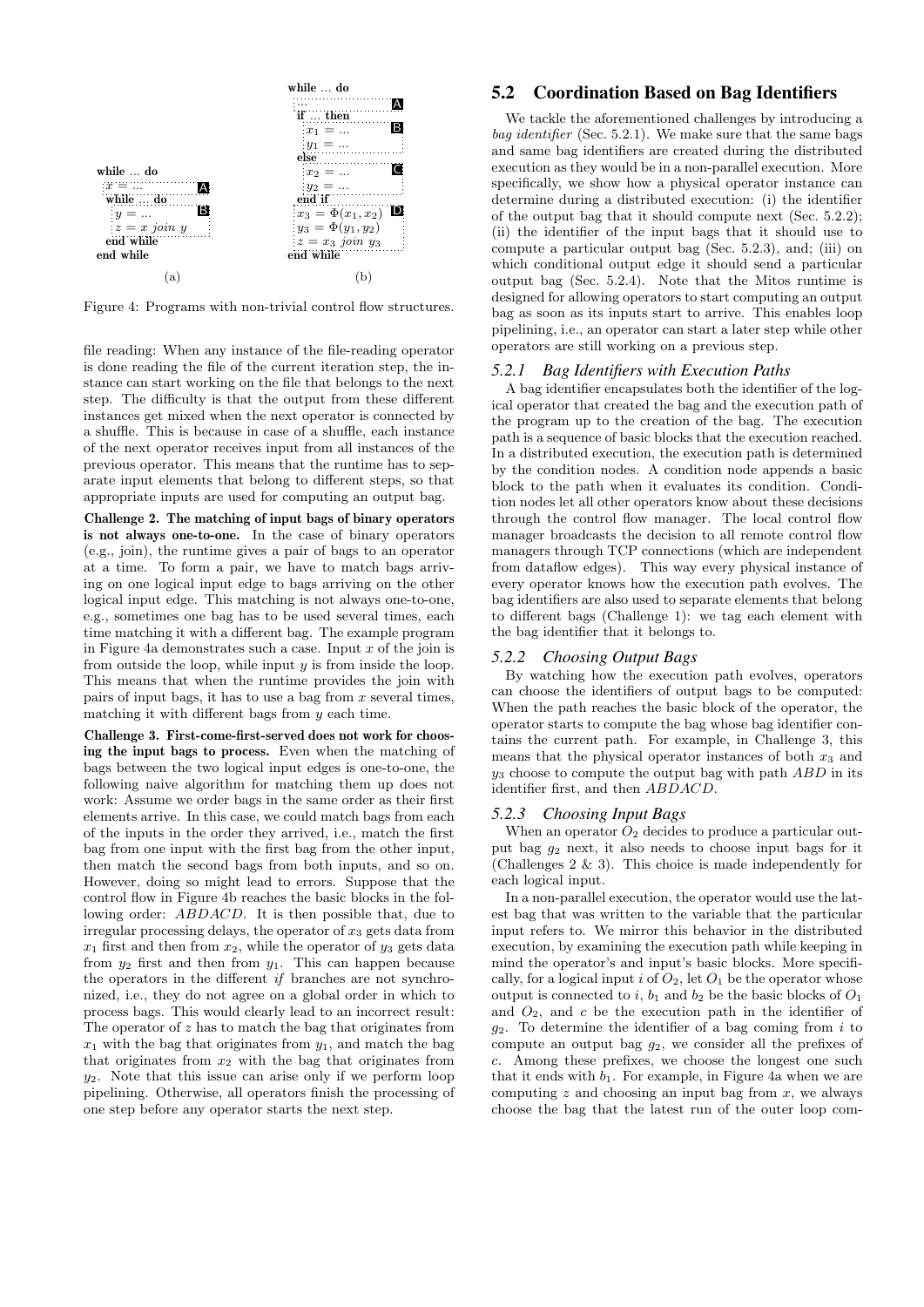puted. Concretely, if we are computing the bag with the path ABBABBB, then the prefix we choose is ABBA.

#### <span id="page-5-1"></span>*5.2.4 Choosing Conditional Outputs*

Operators look at how the execution path evolves after a particular output bag, and send the bag on such conditional output edges whose target is reached by the path before the next output bag is computed. Specifically, let  $O_1$  be an operator that is computing output bag  $g$ ,  $e$  be a conditional output edge of  $O_1$ ,  $O_2$  be the operator that is the target of e,  $b_1$  be the basic block of  $O_1$ ,  $b_2$  be the basic block of  $O_2$ , and c be the execution path of the identifier of q. Note that the last element of c is  $b_1$ .  $O_1$  should examine each new basic block appended to the execution path and send q to  $O_2$  when the path reaches  $b_2$  for the first time after c but before it reaches  $b_1$  again. This means that instances of  $O<sub>1</sub>$  can discard their partitions of g once the execution path reaches such a basic block from which every path to  $b_2$  on the control flow graph goes through  $b_1$ .

## <span id="page-5-5"></span>5.3 Optimization: Loop-Invariant Hoisting

We now show how to incorporate loop-invariant hoisting into our dataflows. That is, we show how to improve performance when an iteration involves a loop-invariant (static) dataset, which is reused without updates during subsequent iteration steps. We can see an example of this in our running example in [Sec. 2:](#page-1-8) The pageTypes dataset is read from a file outside the iteration and is used in a join inside the iteration. Another example is any iterative graph algorithm that joins with a static dataset containing the graph edges.

It is a common optimization to pull those parts of a loop body that depend on only static datasets outside of the loop, and thus execute them only once [\[10,](#page-7-4) [6,](#page-7-13) [9\]](#page-7-14). However, launching new dataflow jobs for every iteration step prevents this optimization in the case of binary operators where only one input is static. For example, if a static dataset is used as the build-side of a hash join, then the system should not rebuild the hash table at every iteration step. Mitos operators can keep such a hash table in their internal states across iteration steps. We make this possible by having a single dataflow job, where operator lifetimes span all the steps.

We now show how to incorporate this optimization into Mitos. Normally, the bag operators drop the state that they have built up during the computation of a specific output bag. However, to perform loop-invariant hoisting, the runtime lets the bag operators know when to keep their state that they build up for an input (e.g., the hash table of a hash join). Assume, without loss of generality, that the first input of the bag operator is the one that does not always change between output bags, and the second input changes for every output bag. Between two output bags, the runtime tells the operator whether the next bag coming from the first input changes for the next output bag. If it changes, the operator should drop the state built up for the first input. Otherwise, the operator implementation should assume that the first input is the same bag as before. For our example in [Figure 4a,](#page-4-0) the first input bag changes at every step of the outer loop, but not between steps of the inner loop.

#### <span id="page-5-0"></span>6 Evaluation

We implemented Mitos on Java 8 and Scala 2.11 and used Flink 1.6 as an underlying dataflow system.

<span id="page-5-3"></span>

Figure 5: Strong scaling for Visit Count.

## 6.1 Setup

Hardware. We ran our experiments on a cluster of 26 machines, each with 2×8-core AMD Opteron 6128 CPUs, 32 GB memory, 4×1 TB disks, Gigabit Ethernet, on Ubuntu 18.04. Tasks and Datasets. We used the Visit Count example introduced in [Sec. 2,](#page-1-8) where we compare visit counts of subsequent days. We used two versions: one with and one without the join of the pageTypes dataset. We have generated random inputs, with the visits uniformly distributed.

Baselines. We performed most of our experiments against Spark 3.0 and Flink 1.6, with both running on OpenJDK 8. We stored input data on HDFS 2.7.1. We also performed microbenchmarks against Naiad [\[17\]](#page-7-3) and TensorFlow [\[22\]](#page-7-15). Repeatability. We report numbers for the average of three runs. We also provide the code for Mitos<sup>[3](#page-5-2)</sup>.

#### 6.2 Strong Scaling

We start by evaluating how well Mitos scales with respect to the number of worker machines, and how it performs visa-vis two state-of-the-art systems: Spark and Flink.

[Figure 5](#page-5-3) shows the results for the Visit Count task. The size of the input for one day is 21 MB, and there are 365 days, i.e., the total input size is 7.6 GB. We observe that Mitos scales gracefully with the number of machines. However, Spark and Flink show a surprising increase in execution time as we give more machines to the system. This is because of their overhead in each iteration step increases with the number of machines, and thereby becoming a dominant factor in the execution time. We study this iteration overhead in [Sec. 6.4.](#page-6-0) In particular, we observe that with the maximum number of machines, Mitos is  $10\times$  faster than Spark and  $3\times$ faster than Flink. The latter is an interesting result as Flink provides native control flow support. Our system improves over Flink because it performs loop pipelining.

#### 6.3 Scalability With Respect to Input Size

Our goal is now to analyze how well Mitos performs with different input dataset sizes for Visit Count. [Figure 6](#page-6-1) shows the results of this experiment. We observe that our system significantly outperforms Spark and the performance gap increases with the dataset size: it goes from  $23\times$  to more than two orders of magnitude. This is because of the loopinvariant hoisting optimization (see [Sec. 6.5](#page-6-2) for a detailed evaluation). Mitos outperforms also Flink, by  $3.1{\text -}10.5\times$ , while being easier to use due to its imperative control flow interface. The surprisingly large improvement factor over Flink for small data sizes is due to Flink's native iteration having a large per-step overhead due to a technical issue<sup>[4](#page-5-4)</sup>.

<span id="page-5-2"></span><sup>3</sup> <https://github.com/ggevay/mitos>

<span id="page-5-4"></span><sup>4</sup> <https://issues.apache.org/jira/browse/FLINK-3322>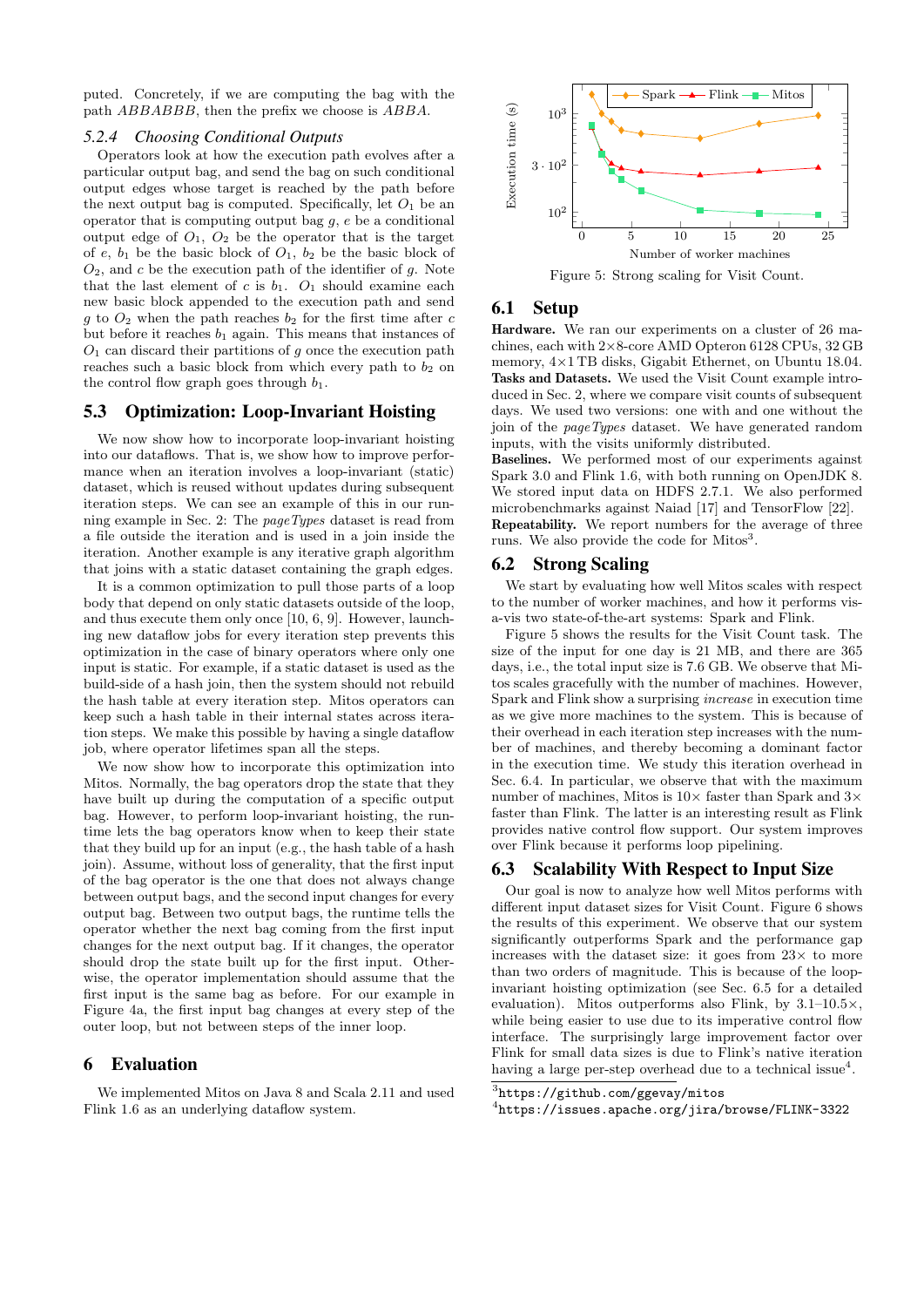<span id="page-6-1"></span>

Figure 6: Visit Count (with the pageTypes dataset) when varying the input size. The factors are relative to Mitos.

<span id="page-6-3"></span>

Figure 7: Log-log plot for the per-step overhead.

## <span id="page-6-0"></span>6.4 Iteration Step Overhead

We isolate the step overhead from the actual data processing in a microbenchmark: a simple loop with minimal actual data processing in each step. In this experiment, we also considered TensorFlow and Naiad as baselines to better evaluate the efficiency of Mitos. [Figure 7](#page-6-3) shows the results. We observe that the native iteration of Mitos is about two orders of magnitude faster than launching new jobs for each step, i.e., Spark and Flink (separated jobs). It is interesting to note that the job launch overhead increases linearly with the number of machines. Importantly, this means that scaling out to more machines makes the step overhead problem of Spark worse. Furthermore, we can also see that Mitos matches the performance of other systems with native iterations, i.e., Flink, TensorFlow, and Naiad, despite being able to handle more general control flow.

## <span id="page-6-2"></span>6.5 Loop-Invariant Hoisting

We proceed to evaluate the loop-invariant hoisting optimization in Mitos. For this, we used the version of the Visit Count example that has the join with the loop-invariant pageTypes dataset at every iteration step. [Figure 8](#page-6-4) shows the results when varying the size of the loop-invariant dataset, while keeping the other part of the input constant (13 GB). We observe that increasing the loop-invariant dataset size has very little effect on Mitos and Flink. This is because they perform the loop-invariant hoisting optimizations i.e., they build the hash table for the join only once and then just probe the hash table at every iteration step.

On the other hand, the execution time of Spark linearly increases because Spark does not perform this loop-invariant hoisting optimization. As a result, Mitos is up to  $45\times$  faster

<span id="page-6-4"></span>

Figure 8: Varying the loop-invariant dataset size.

<span id="page-6-5"></span>

Figure 9: Loop pipelining with varying machine count.

than Spark. Note that, in our Spark implementation, we manually inserted a repartitioning of the pageTypes dataset once before the loop.

To isolate the effect of loop-invariant hoisting from other differences between Spark and Mitos, we also ran Mitos with loop-invariant hoisting switched off. In this case, its execution time increases linearly with the size of the loop-invariant dataset, similarly to Spark. Therefore, Mitos is up to  $11\times$ faster than Mitos without loop-invariant hoisting.

## 6.6 Loop Pipelining

We now analyze the loop pipelining feature of Mitos, which allows it to outperform Flink. Recall that, even though Flink also provides native iteration support, our system is up to  $3\times$  faster in [Figure 5,](#page-5-3)  $3.1-10.5\times$  faster in [Figure 6,](#page-6-1) and  $5-6\times$ faster in [Figure 8.](#page-6-4) As one might think that this performance difference could come from other factors, we ran an experiment to better isolate the effect of loop pipelining. We ran Visit Count (without the pageTypes dataset) in Mitos with and without the loop pipelining optimization. [Figure 9](#page-6-5) shows the results. Overall, we clearly observe the benefits of loop pipelining: Our system can be up to  $4\times$  faster with than without loop pipelining, which is made possible by our control flow coordination mechanism.

#### 7 Related Work

Arvind et al. [\[3\]](#page-7-16) include control flow into dataflow graphs through the *switch* and *merge* primitives (operations), which TensorFlow recently adopted [\[22\]](#page-7-15). Mitos, in contrast to TensorFlow, applies to general data analytics in addition to machine learning. The recent AutoGraph [\[16\]](#page-7-17) and Janus [\[15\]](#page-7-18) systems compile imperative control flow to TensorFlow, which makes them not directly applicable for general data analytics. Hirn et al. [\[13,](#page-7-19) [14\]](#page-7-20) compile from PL/SQL's imperative